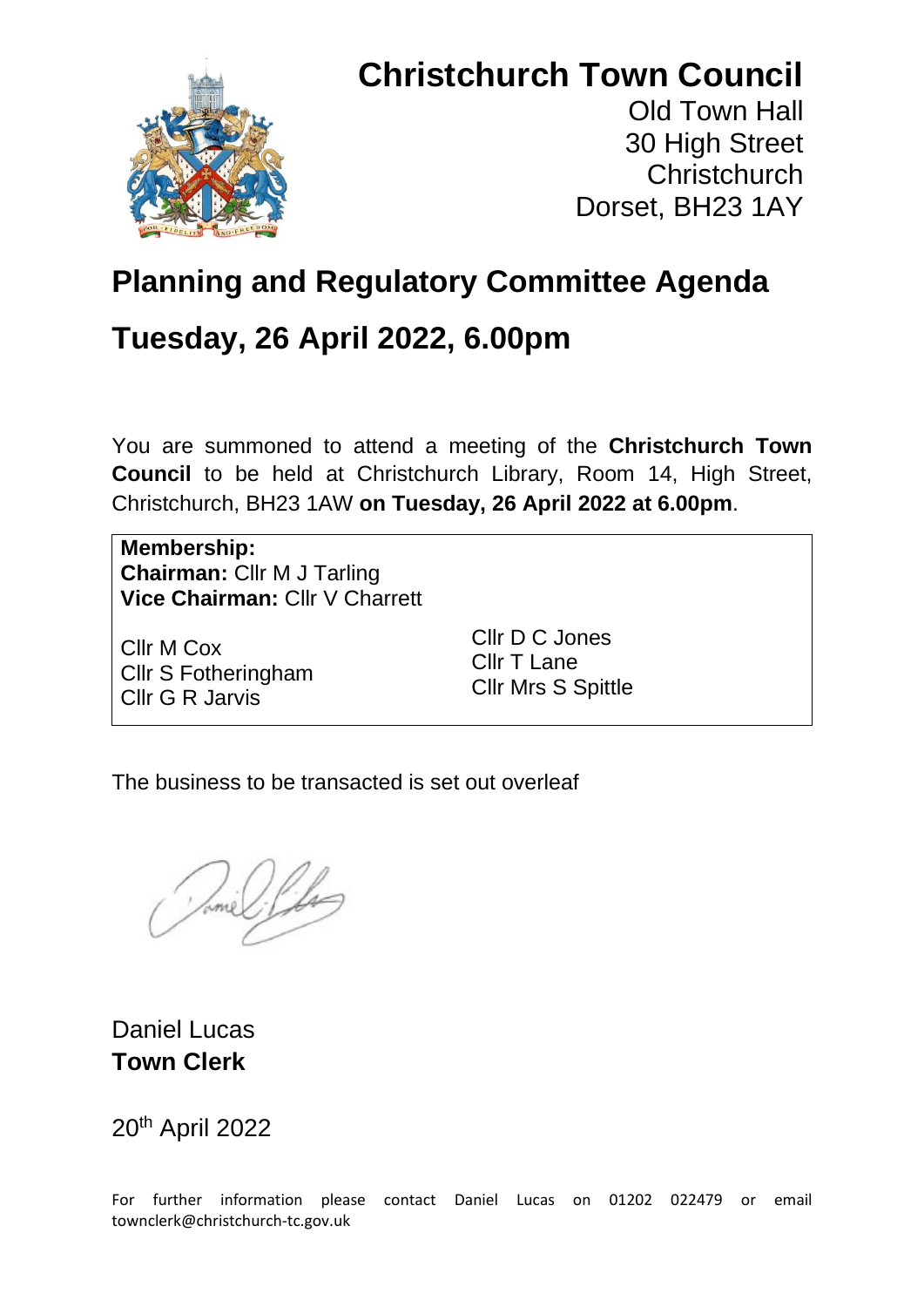## **Agenda**

#### **1. Apologies for Absence**

To receive apologies for absence.

#### **2. Declaration of Interests**

Members are reminded that any disclosable pecuniary interests must be declared including any issues which may arise through predetermination of bias.

#### **3. Minutes of Previous Meeting**

To confirm as a correct record the Minutes of the meeting of the Planning and Regulatory Committee held on 22 March 2022 (copy attached)

#### **4. Public Participation**

In accordance with the Council's Standing Orders the period of time designated for Public Participation cannot exceed 15 minutes unless directed by the Chairman of the meeting and a member of the public shall not speak for more than 5 minutes.

#### **5. Public Questions**

Members of the public who wish to ask a question at the meeting shall give notice to the Town Clerk of the question no later than 12 noon on the working day before the meeting is on. The question stated in the notice shall be the question asked at the meeting. The Chairman will call on those wishing to speak in turn, each questioner being allowed to speak for a maximin of 3 minutes. Those wishing to speak shall state their name and address.

#### **6. Planning Applications**

Members are asked to consider the applications listed below and to comment. Members are reminded that comments must relate to material planning matters.

Individual application links are included below but all applications can be viewed online at:

<http://planning.christchurchandeastdorset.gov.uk/search.aspx?auth=1>

 $4 - 6$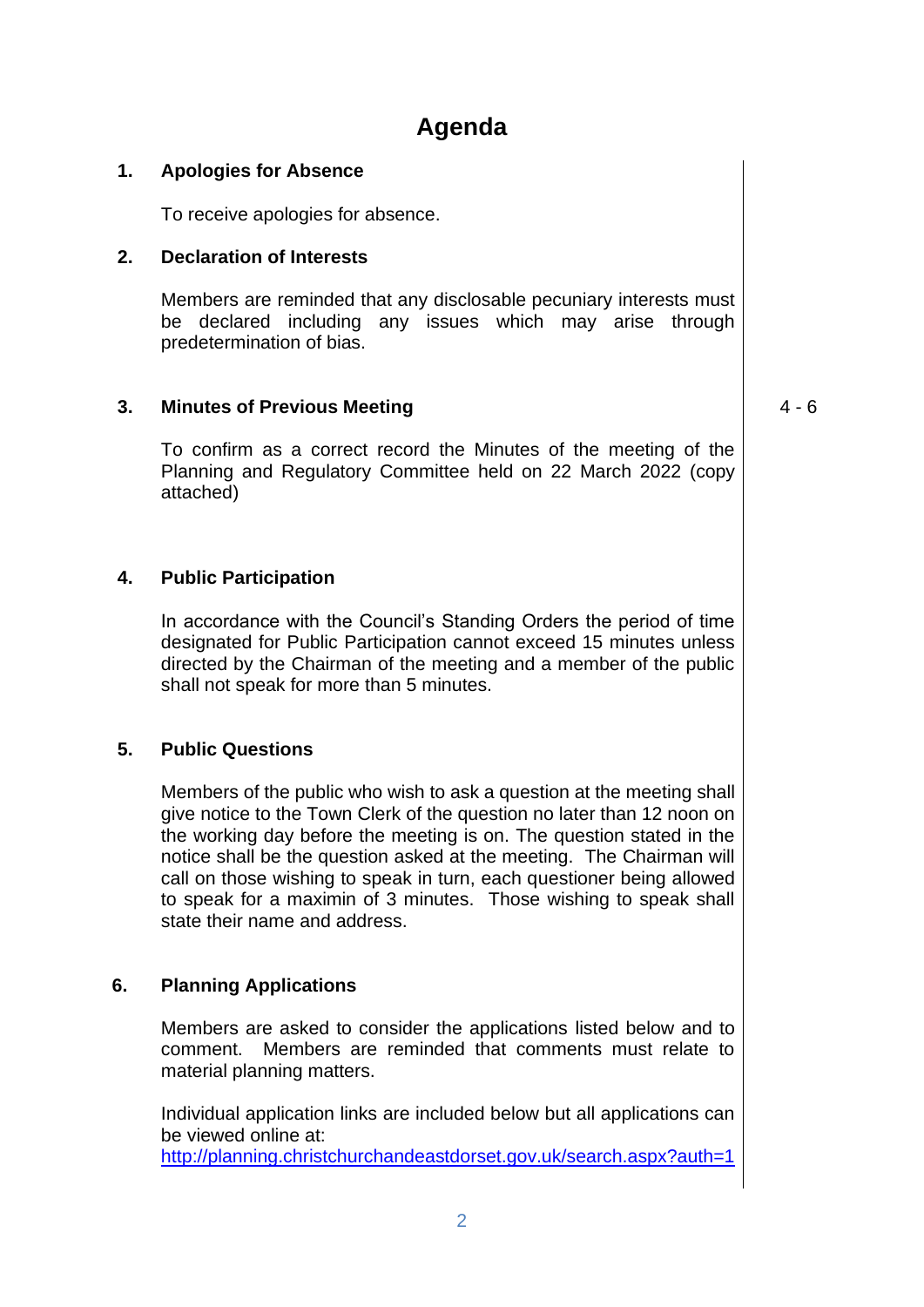#### **7. Application: [8/22/0200/FUL](https://planning.christchurchandeastdorset.gov.uk/plandisp.aspx?recno=117376) The Boathouse 9 Quay Road Christchurch BH23 1BU**

Stationing of caravan for the provision of takeaway sales (Retrospective).

#### **8. Application: [8/22/0250/OUT](https://planning.christchurchandeastdorset.gov.uk/plandisp.aspx?recno=117426) 164-166 Barrack Road, Christchurch BH23 2BD**

Demolition of existing buildings and erection of a block of 34 apartments with associated bin and cycle stores.

No other items of business can be considered unless the Chairman decides the matter is urgent for reasons that must be specified and recorded in the Minutes.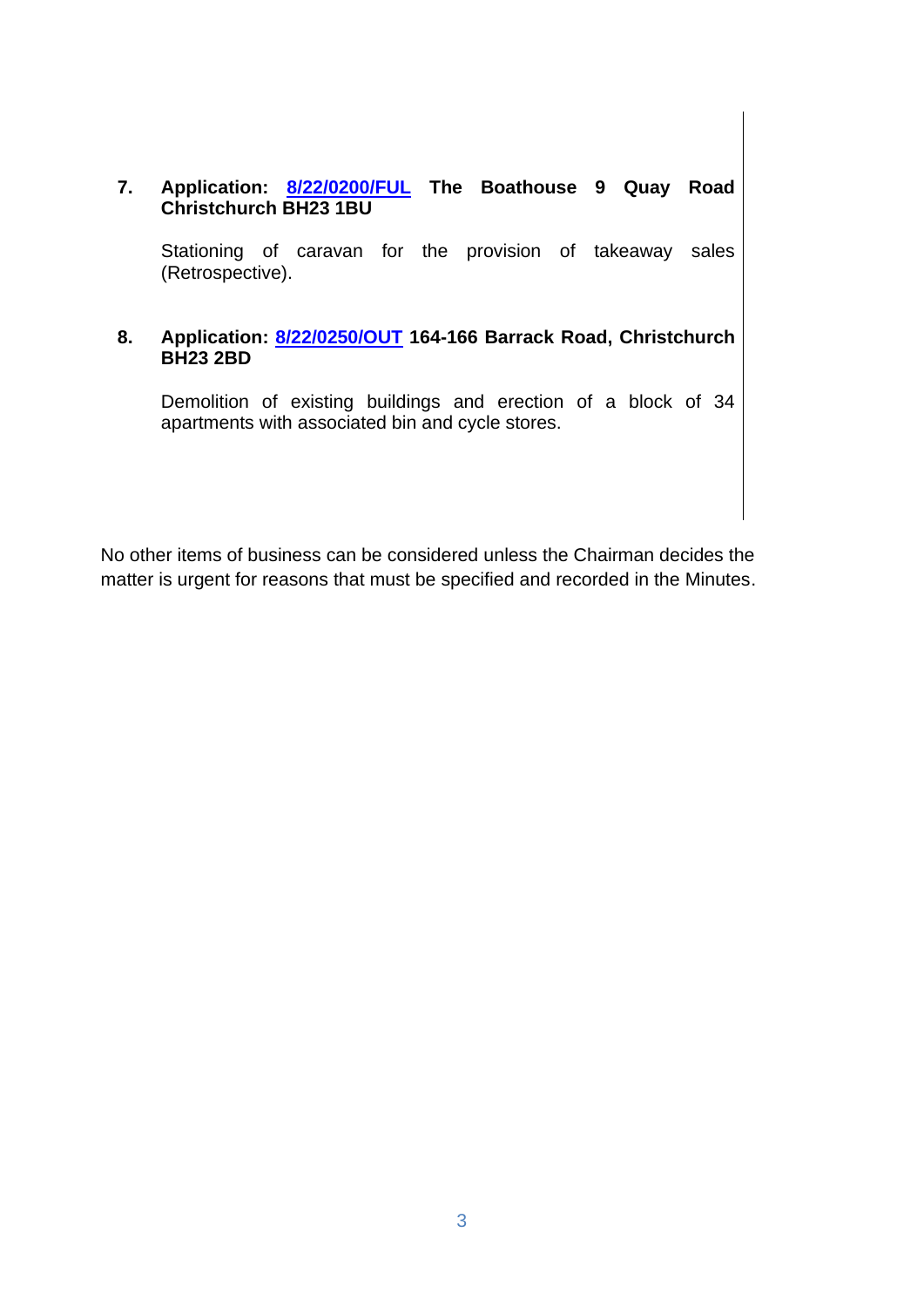### **CHRISTCHURCH TOWN COUNCIL**

### **PLANNING AND REGULATORY COMMITTEE**

### Minutes of the Meeting held on 22 March 2022 at 6.00pm at Christchurch Library, Room 14, High Street, Christchurch, BH23 1AW

#### Present:-

| Chairman:                        | Cllr M J Tarling                                             |
|----------------------------------|--------------------------------------------------------------|
| Vice-Chairman:                   | <b>Cllr V Charrett</b>                                       |
| Present:                         | CIIr T Lane and CIIr S Spittle.                              |
| Also in<br>attendance:           | <b>CIIr R D Luscombe</b>                                     |
| Apologies:                       | Cllr M Cox, Cllr S Fotheringham, Cllr G R Jarvis, and Cllr D |
| <b>Officers</b>                  | Jones.                                                       |
| present:                         | Daniel Lucas, Town Clerk                                     |
| Members of the                   | Susan Roxby, Administrative Support Officer                  |
| Public present:                  | 2                                                            |
| Members of the<br>Press present: | $\Omega$                                                     |

#### **385. Declarations of Interest**

There were no declarations of interest on this occasion.

#### **386. Minutes of Previous Meeting**

The minutes of the meeting held on 22 February 2022 were agreed and signed as an accurate record.

Voting: unanimous

Proposed by: Cllr V Charrett Seconded by: Cllr T Lane

Cllr Spittle joined the meeting at 6.02pm.

#### **387. Public Participation**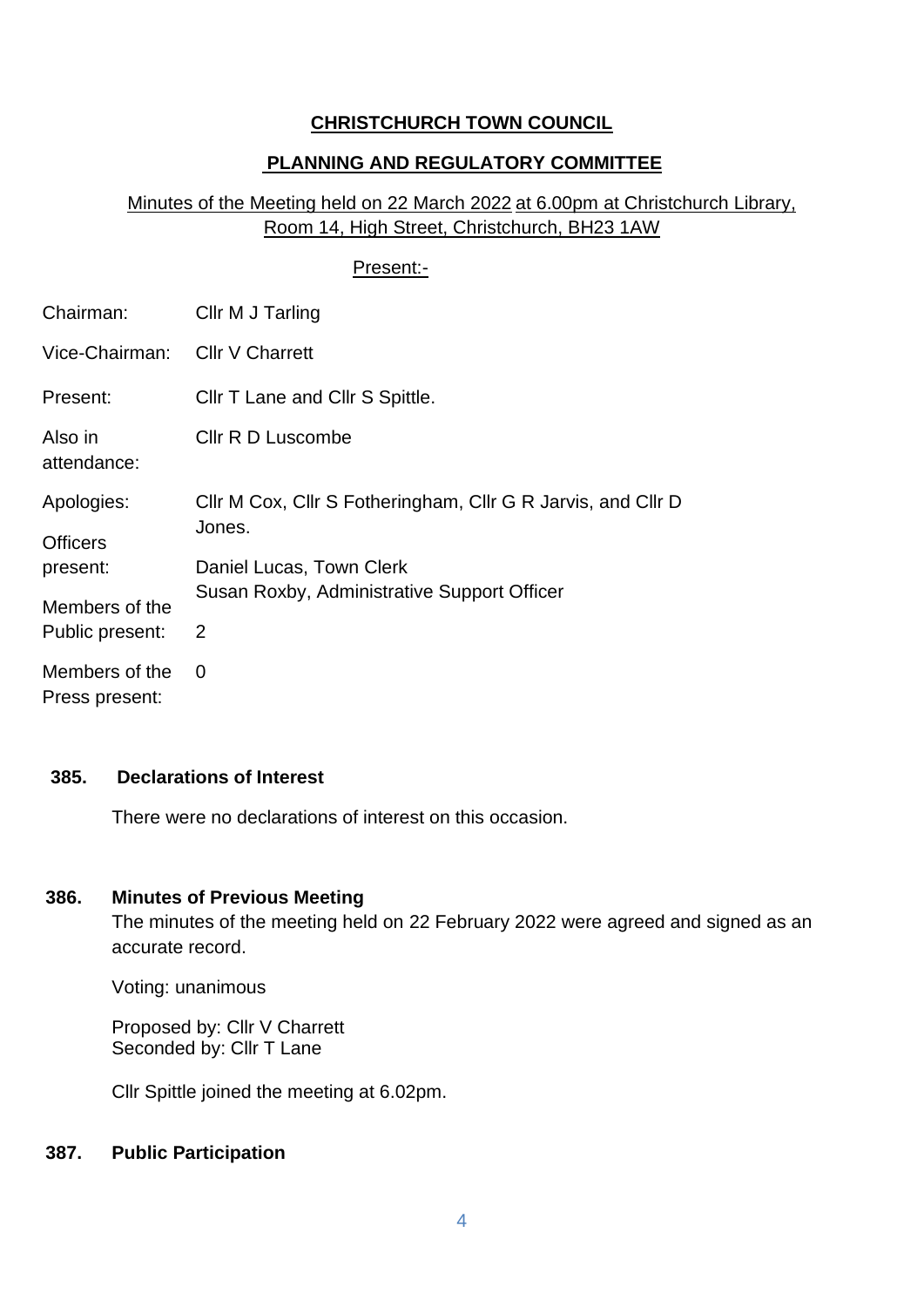Cllr Ricketts, BCP Commons Christchurch Ward Member spoke in objection to minute no. 389 8/21/1214/OUT Land on the corner of The Grove and Barrack Road, Christchurch, Dorset.

An elector spoke in objection to minute no. 389 8/21/1214/OUT Land on the corner of The Grove and Barrack Road, Christchurch, Dorset.

#### **388. Public Questions**

There were no questions from the public on this occasion.

#### **389. Planning Applications:**

Members were asked to consider the application listed below and that the following comments be forwarded to Bournemouth, Christchurch and Poole Council:

### **Application: 8/21/1214/OUT Land on the corner of The Grove and Barrack Road, Christchurch, Dorset.**

The Town Clerk read out a statement from Cllr Fotheringham in objection to this application, a copy of which appears as appendix 'A' to these minutes in the minute book.

An elector spoke in objection to this application, a copy of which appears as appendix 'B' to these minutes in the minute book.

Cllr Ricketts, BCP Commons, Christchurch Ward Member spoke in objection to this application and wished to hear the Town Council's views so that she could take these back to BCP Council. She raised concerns on parking, overdevelopment of the site and that the flood risk had not been addressed. The Environment Agency had also raised concerns. The former Christchurch Borough Council had identified that the site should remain as an open site. She further considered that the application was contrary to Policy ME6.

Members felt the application was of an urban over dominant design and that the houses were too small and had a lack of amenity space. Concerns were also expressed on parking issues and the flood risk.

#### **RESOLVED that objection be raised due to:**

**1) The proposed development fails the Sequential Test as there are other reasonably available alternative sites with lower flood risk that could accommodate this development. As such the proposal is contrary to policy ME6 of the Christchurch and East Dorset Local Plan and paragraph 162 of the National Planning Policy Framework 2021;**